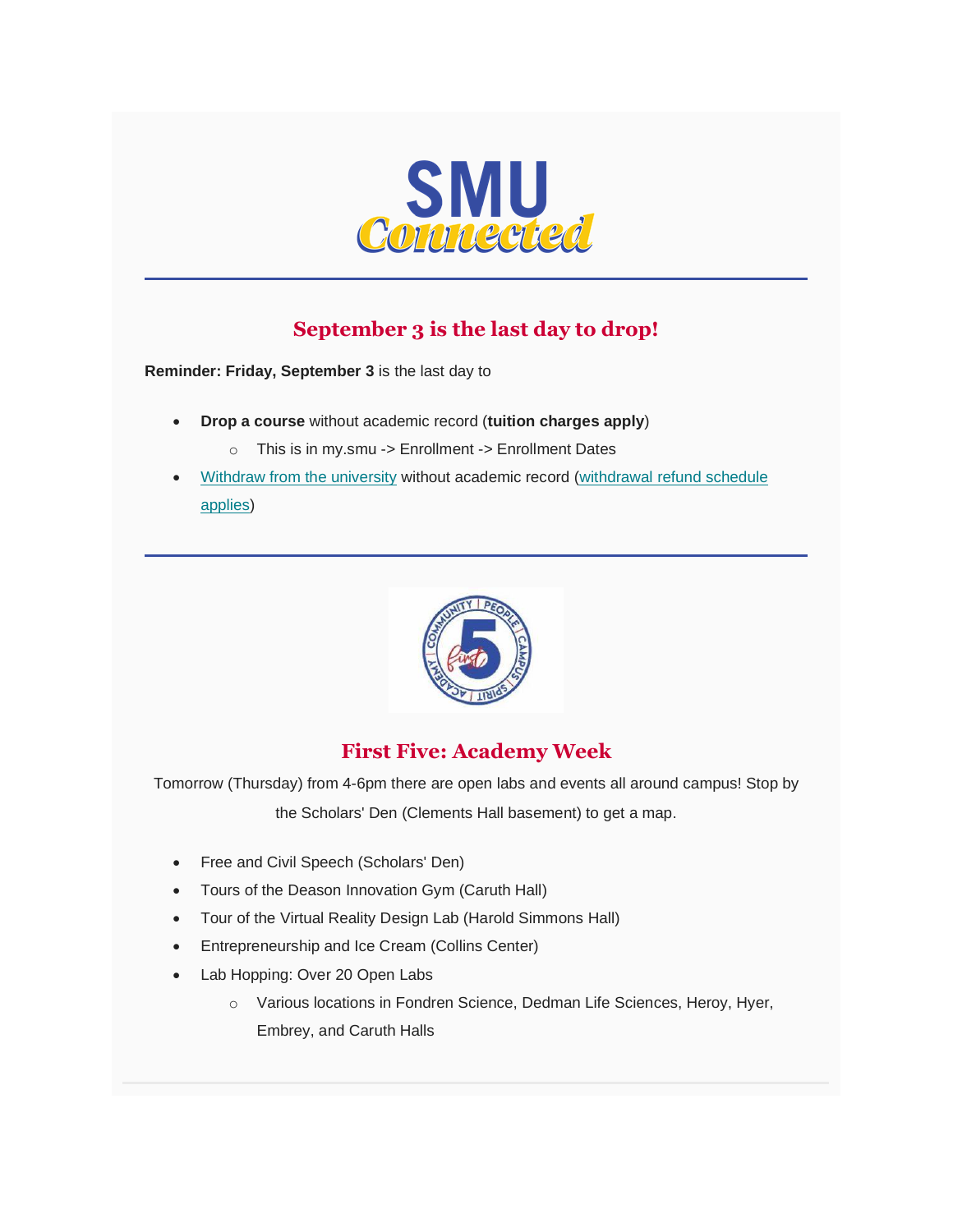### **Mustang Strong**

Full information about SMU's COVID-19 policy is available on the [Mustang Strong](https://www.smu.edu/Coronavirus/Healthy-Campus) website. A quick refresher:

- **Masks** (covering the nose and mouth) are required indoors
- SMU strongly encourages getting the **vaccine** (available for free at the [Dr. Bob Smith](https://www.smu.edu/studentaffairs/DrBobSmithHealthCenter)  **[Health Center\)](https://www.smu.edu/studentaffairs/DrBobSmithHealthCenter)**
- If you have **any symptoms, stay home** and contact the Health Center for a screening: 214-768-2141
- **Contact tracing**: you may get a phone call if you were in close proximity with an infected person. Please answer the questions truthfully
- **Isolation/quarantine**: you may be asked to stay home, or in one of the isolation quarters on campus. This is typically for 10 days

## **Important Dates**

#### **Friday, September 3**

Last day to drop a course without academic record (tuition charges apply)

#### **Monday, September 6**

Labor Day--University offices will be closed

#### **Wednesday, September 8**

Last day to declare pass/fail or no credit grading options. Last day to request an excused absence for the

observance of a religious holiday.

#### **Friday-Sunday September 10-12**

Family Weekend

[View SMU Academic Calendar](https://www.smu.edu/EnrollmentServices/registrar/AcademicCalendarsCourseCatalogs/AcademicCalendars/Calendar21-22)